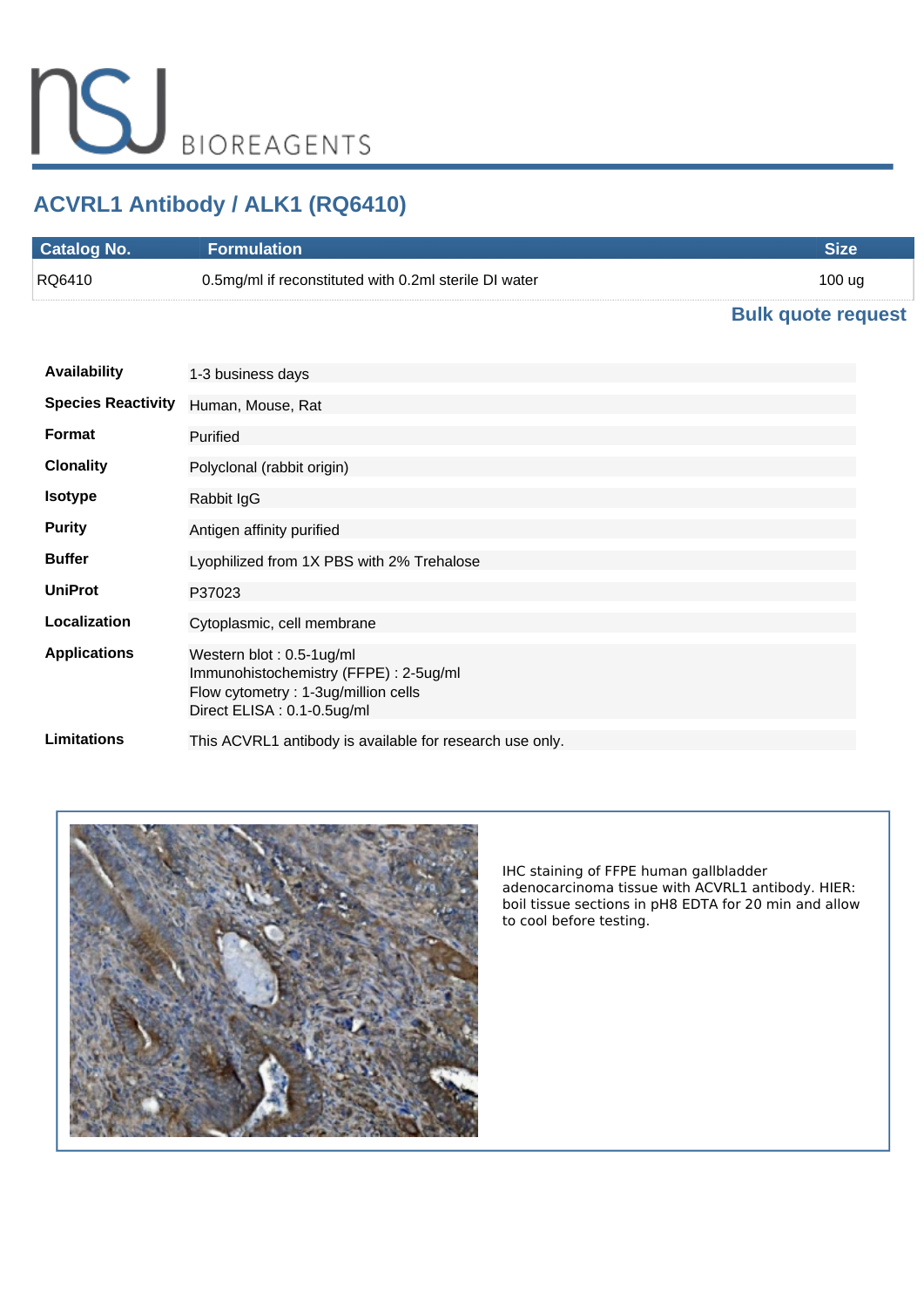

*IHC staining of FFPE human ovarian serous adenocarcinoma tissue with ACVRL1 antibody. HIER: boil tissue sections in pH8 EDTA for 20 min and allow to cool before testing.*



*IHC staining of FFPE human breast cancer tissue with ACVRL1 antibody. HIER: boil tissue sections in pH8 EDTA for 20 min and allow to cool before testing.*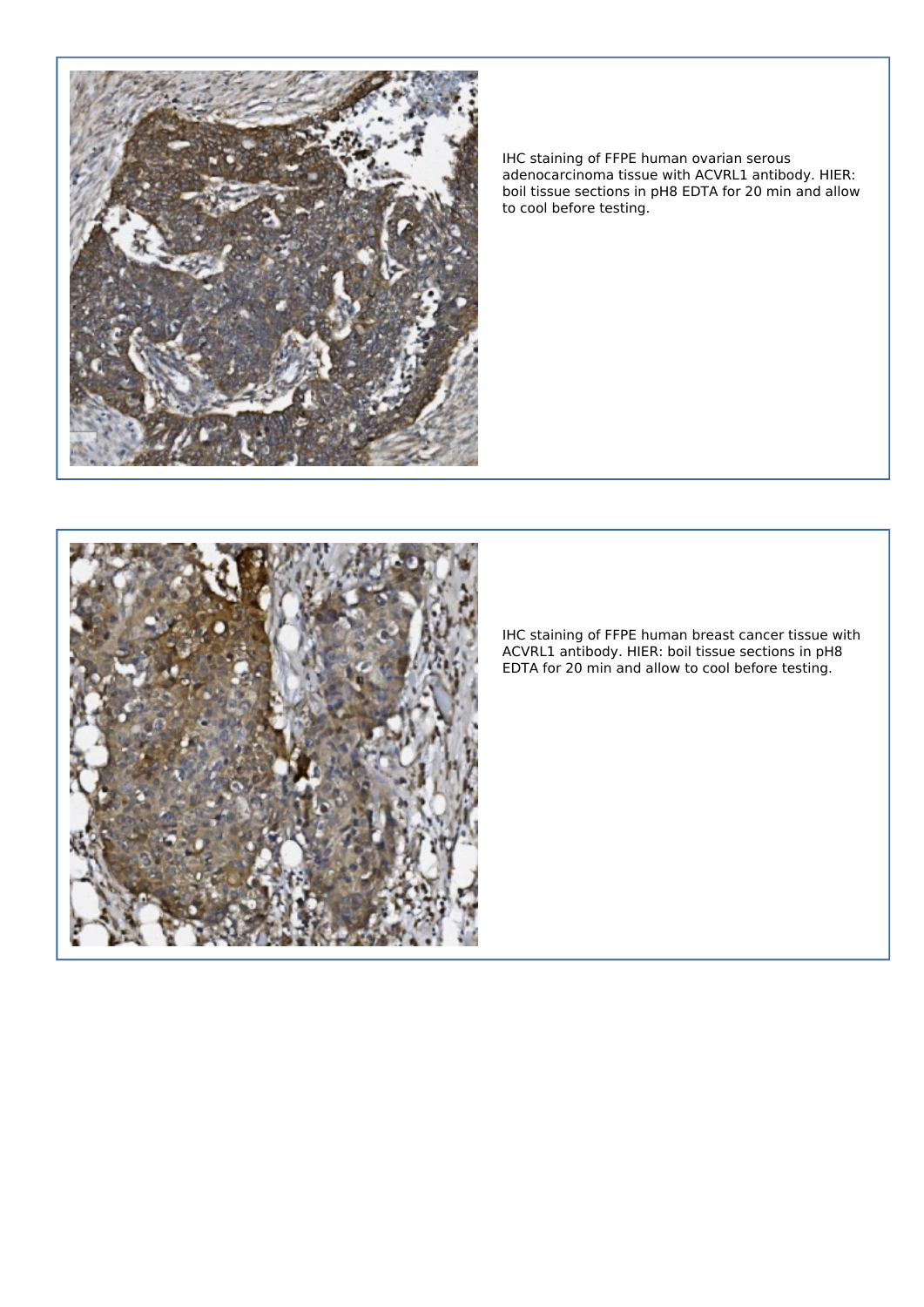

*IHC staining of FFPE human liver cancer tissue with ACVRL1 antibody. HIER: boil tissue sections in pH8 EDTA for 20 min and allow to cool before testing.*



*Western blot testing of 1) human HL60, 2) human ThP-1, 3) rat brain, 4) rat heart, 5) mouse brain, 6) mouse kidney and 7) mouse heart tissue lysate with ACVRL1 antibody. Predicted molecular weight ~56 kDa.*



*Flow cytometry testing of human MCF7 cells with ACVRL1 antibody at 1ug/million cells (blocked with goat sera); Red=cells alone, Green=isotype control, Blue= ACVRL1 antibody.*